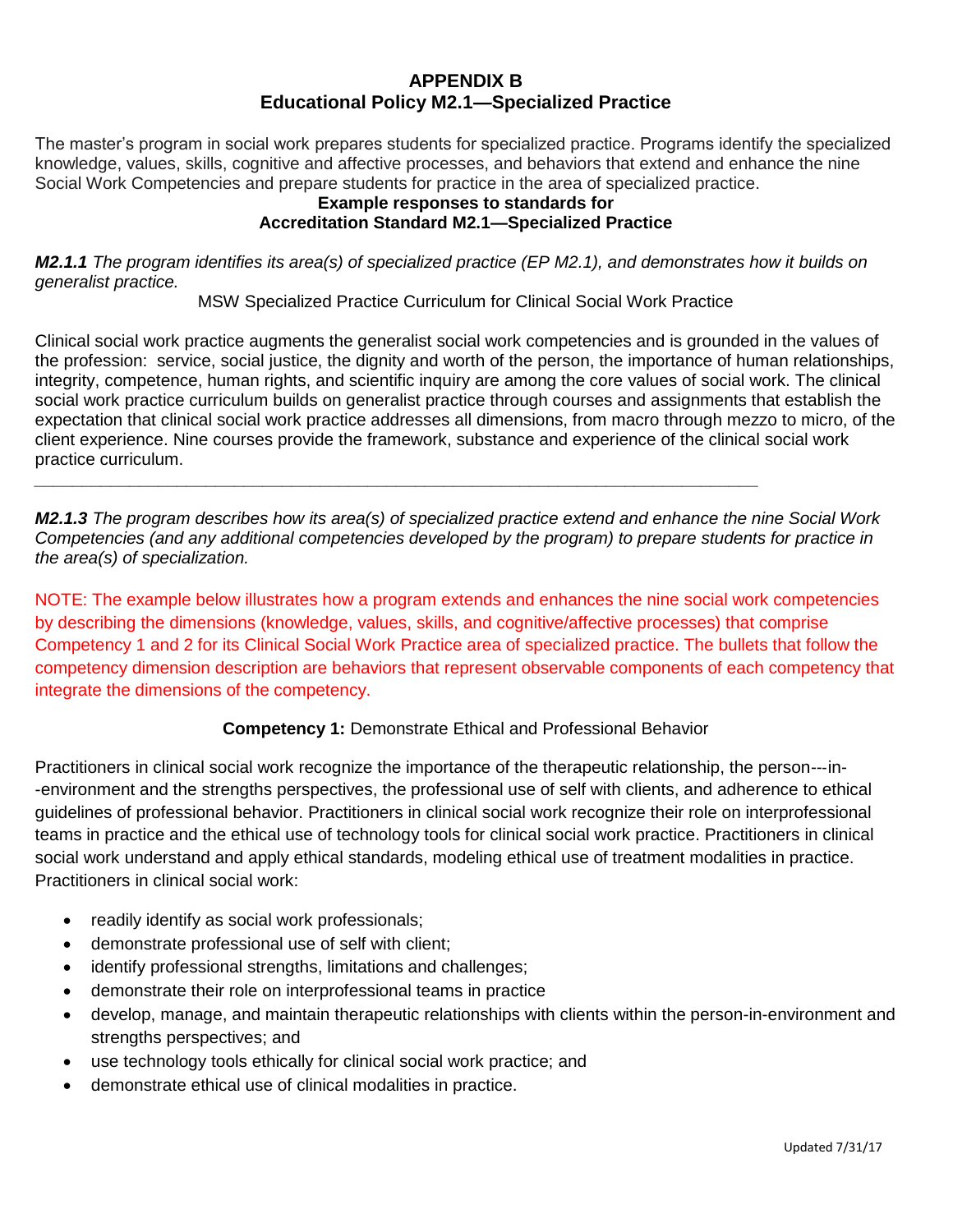### **Competency 2:** Engage Diversity and Difference in Practice

Practitioners in clinical social work are knowledgeable about many forms of diversity and difference and how these influence the therapeutic relationship and client's presenting issues. The various dimensions of diversity affect (a) explanations of illness, (b) help--‐seeking behaviors, and (c) healing practices. Practitioners in clinical social work are cultural beings and understand how clinical practice choices can be culture---bound. Practitioners in clinical social work:

- use and apply research knowledge of diverse populations to enhance client wellbeing, to work effectively with diverse populations;
- identify and use practitioner/client differences and life experiences from a strengths perspective.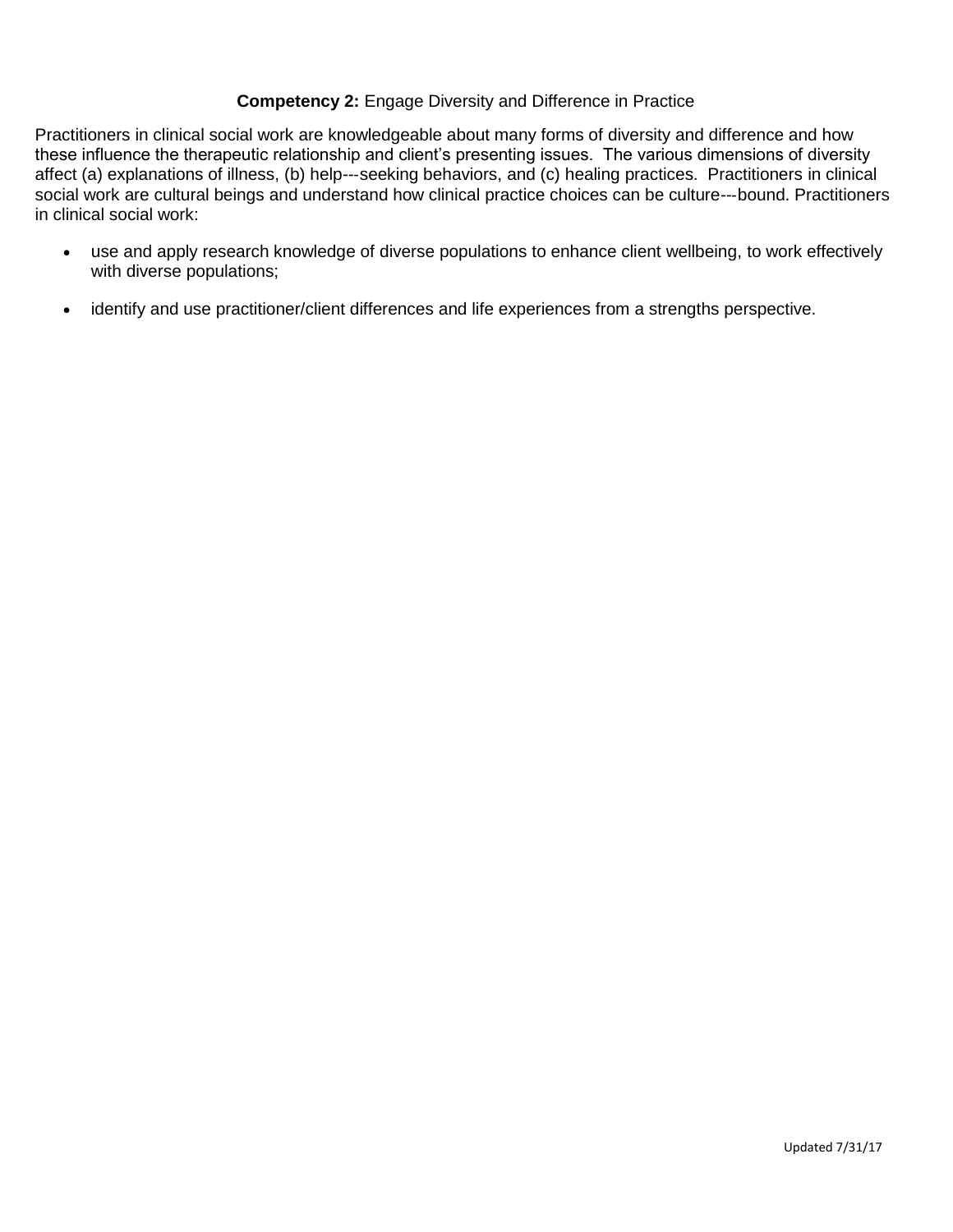### **APPENDIX C, part 1**

*M2.1.4 For each area of specialized practice, the program provides a matrix that illustrates how its curriculum content implements the nine required social work competencies and any additional competencies added by the program.*

#### **Curriculum Matrix Example Location of Curriculum Content Associated with Clinical Social Work Area of Specialized Practice**

This is a sample matrix, but at a minimum the curriculum matrix should include: 1) the nine social work competencies; 2) the course(s) where each competency is implemented; 3) course content (e.g. readings, module, assignments, class activities) where each competency is implemented; and 4) the dimension(s) (knowledge, values, skills, and cognitive & affective reactions) associated with the course content for each competency.

Each dimension much be represented for each competency.

Note: Programs are encouraged to develop their own matrix format that works with their syllabi and curriculum content.

| <b>Competency</b>                                                   | <b>Competency Description</b>                                                                                                                                                                                                                                                                                                                                                                                                                                                                        | <b>Courses</b>                                                                           | <b>Course</b><br><b>Content</b>                                                                                                                                                                                                                                               | <b>Competency</b><br><b>Dimension</b>   | Page<br><b>Number in</b><br>Volume 2* |
|---------------------------------------------------------------------|------------------------------------------------------------------------------------------------------------------------------------------------------------------------------------------------------------------------------------------------------------------------------------------------------------------------------------------------------------------------------------------------------------------------------------------------------------------------------------------------------|------------------------------------------------------------------------------------------|-------------------------------------------------------------------------------------------------------------------------------------------------------------------------------------------------------------------------------------------------------------------------------|-----------------------------------------|---------------------------------------|
| 1:<br><b>Demonstrate</b><br>ethical and<br>professional<br>behavior | Practitioners in clinical social<br>work recognize the<br>importance of the<br>therapeutic relationship, the<br>person---in--environment<br>and the strengths<br>perspectives, the<br>professional use of self with<br>clients, and adherence to<br>ethical guidelines of                                                                                                                                                                                                                            | 603:<br>Methods<br><b>of</b><br>Clinical<br>Social<br><b>Work</b><br>610:<br>Specialized | Students read<br>about and<br>discuss ethical<br>decision-making<br>(e.g. Luepker;<br>Cooper &<br>Lesser).<br>Assessment and                                                                                                                                                  | Knowledge<br>and Values<br>Skills and   |                                       |
|                                                                     | professional behavior of<br>professional behavior.<br>Practitioners in clinical social<br>work recognize their role on<br>interprofessional teams in<br>practice and the ethical use<br>of technology tools for<br>clinical social work practice.                                                                                                                                                                                                                                                    | Practice<br>Field<br>Placement                                                           | Treatment<br>Planning<br>assignment<br>requires students<br>to address ethical<br>concerns                                                                                                                                                                                    | Cognitive/Affe<br>ctive<br>Processes    |                                       |
| 2: Engage<br>diversity and<br>difference in<br>practice             | Practitioners in clinical social<br>work are knowledgeable<br>about many forms of<br>diversity and difference and<br>how these influence the<br>which various dimensions of<br>diversity affect (a)<br>explanations of illness, (b)<br>help---seeking behaviors,<br>and (c) healing<br>practices. Practitioners in<br>clinical social work are<br>cultural beings and<br>understand how clinical<br>practice choices can be<br>culture---bound. Advanced<br>practitioners in clinical social<br>work | 603 and<br>604:<br>Methods<br>of<br>Clinical<br>Social<br>Work<br>$1 & 8$ II             | Guest speakers,<br>role play and/or<br>video are used in<br>classroom to<br>demonstrate<br>application of<br>knowledge<br>related to diverse<br>populations and<br>how to form<br>alliances<br>with them, as<br>well as a diversity<br>assignment<br>focused on<br>reflection | Knowledge,<br>Values, Skills,<br>and CA | *Optional Column                      |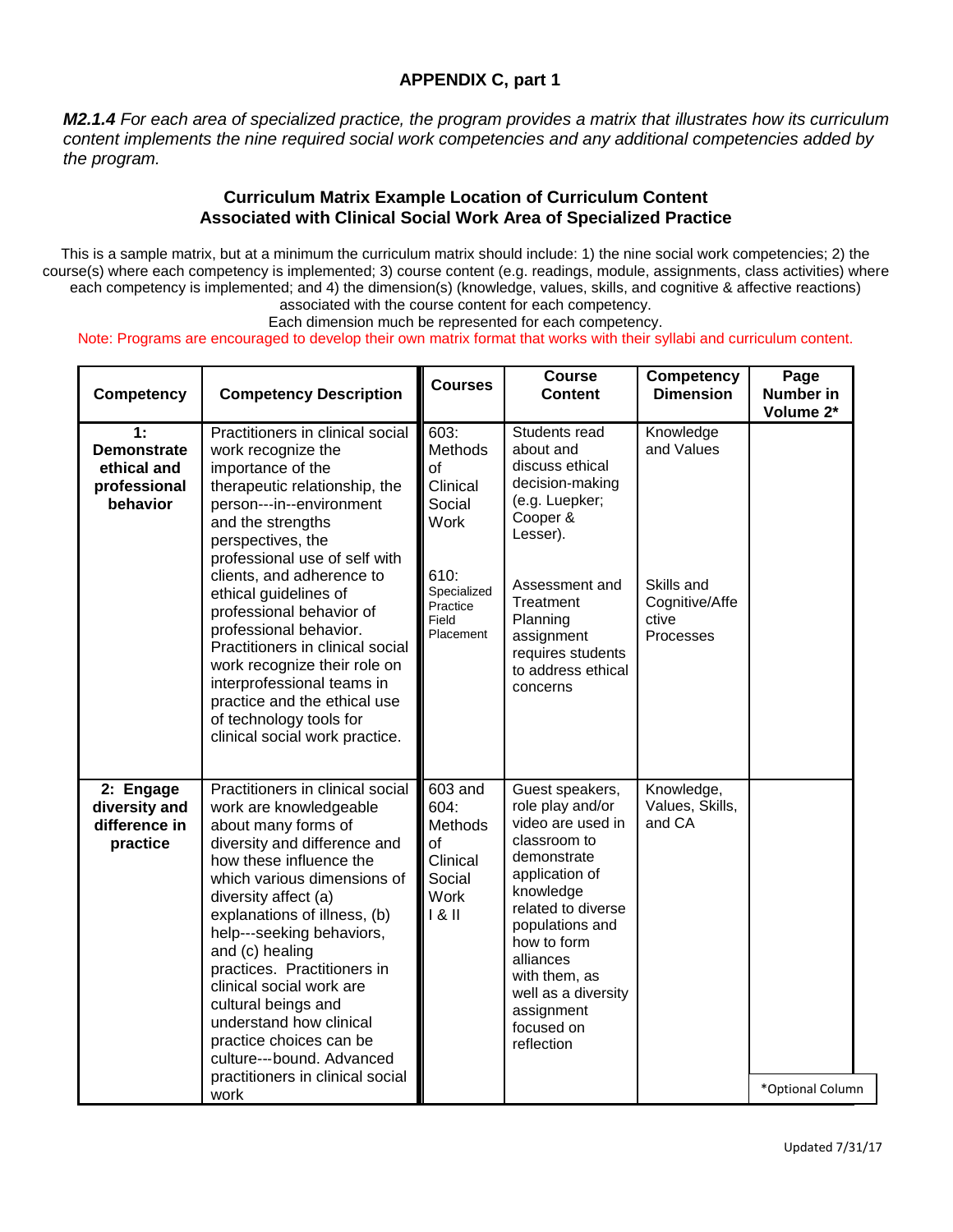### **APPENDIX C- part 2, sample 1 Sample Specialized Practice Curriculum Matrix with 2015 EPAS Competencies 6-9**

Note: The following competency description was developed as part of the *Specialized Practice Curricular Guide for Gero Social Work Practice*.

#### **Specialized Practice Curriculum Matrix Example Area of Specialized Practice: Gerontological Social Work**

#### **Competency 6: Engage with Individuals, Families, Groups, Organizations, and Communities**

Practitioners in aging engage older adults, caregivers, and related systems by understanding and applying a range of appropriate theories. To foster this engagement, gero social workers interpret the diverse life courses (including resilience, contributions, and strengths) of older adults and consider the cohorts and contexts in which they have lived. They also recognize how their own life trajectory influences their engagement with diverse older adults and their constituents.

|                                            | Courses                                                                    | <b>Course Content</b>                                                                                                                                                                                                                                                                                                                                       | Dimension(s) | Page<br>Number in<br>Volume 2* |
|--------------------------------------------|----------------------------------------------------------------------------|-------------------------------------------------------------------------------------------------------------------------------------------------------------------------------------------------------------------------------------------------------------------------------------------------------------------------------------------------------------|--------------|--------------------------------|
| <b>Competency 6:</b><br><b>Engage with</b> |                                                                            |                                                                                                                                                                                                                                                                                                                                                             |              |                                |
| Individuals                                | SW 825: Social Work<br>Practice with Older<br>Adults and their<br>Families | Assignment Psychosocial Assessment: students<br>will complete a psychosocial assessment of an<br>older adult via role play in class                                                                                                                                                                                                                         | K, V,        | 25                             |
|                                            | SW 875: Field<br>Practicum I                                               | Field Activity: Conduct an intake session with<br>new resident/client or follow-up session with<br>current resident/client of agency                                                                                                                                                                                                                        | S, CA        | 85                             |
| <b>Families</b>                            | SW 825: Social Work<br>Practice with Older<br>Adults and their<br>Families | Video and Discussion: Film, "I Won't Go" that<br>discusses rights of older adults and issues<br>related to caregiving by family and friends                                                                                                                                                                                                                 | K, V, S, CA  | 50                             |
| Groups                                     | SW 840: Group<br>Practice with Older<br>Adults                             | Assignment: Visit to Senior Center and<br>discussion of group activities on health and well-<br>being; focus on importance of capitalizing on<br>strengths of older adults                                                                                                                                                                                  | K, V, S, CA  | 61                             |
| Organizations                              | SW 850: Social<br>Service Agencies for<br>Older Adults                     | Assignment: Evaluate agency services for<br>connection to evidence-based practices and<br>strengths-based approaches to services                                                                                                                                                                                                                            | K, V, S, CA  | 70                             |
| Communities                                | SW 875: Healthy<br>Communities for<br><b>Older Adults</b>                  | Group Oral History Project: Each student will<br>conduct an interview with an older adult who has<br>lived in community for 20 more years; focus of<br>interviews is the impact of community and its<br>changes over time on the health and well-being<br>of the older adult; stories will be compiled to<br>present a cross-cultural look at community and | K, V, S, CA  | 77                             |
|                                            |                                                                            | its responsiveness to older adults                                                                                                                                                                                                                                                                                                                          |              | *Optional column               |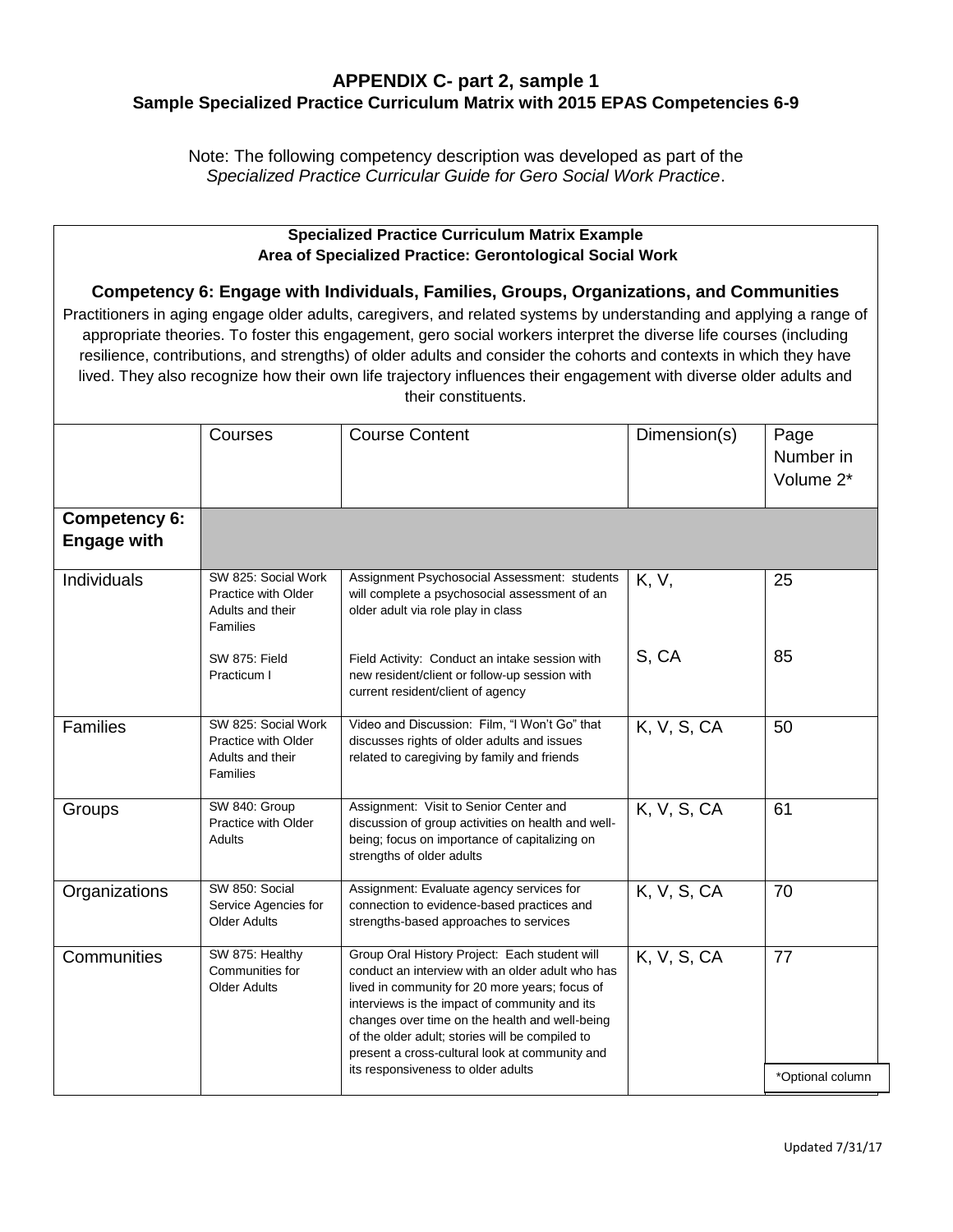### **APPENDIX C- part 2, sample 2 Sample Specialized Practice Curriculum Matrix with 2015 EPAS Competencies 6-9**

#### **Specialized Practice Curriculum Matrix Area of Specialized Practice: Community Practice in Social Work**

#### **Competency 7: Assess with Groups, Organizations, and Communities**

Community practitioners are concerned with understanding the functioning of communities and the subsequent effects of that functioning on the well-being of people in those communities. They value diversity and strive to include all perspectives to assess unique strengths and areas of concern within a community. Community practitioners create effective relationships with people and recognize existing networks and social supports that enhance community well-being. Community assessment involves synthesizing multiple sources of data and evaluating systemic aspects of community (groups that reflect the diversity of the community and organizations {education, employment, health, recreation, spiritual, public services, etc.}). Through examining the interaction of various levels of the system within the community, they develop a comprehensive understanding of issues and strategies for making change. Community practitioners recognize how their personal experiences shape interactions with and assessment of communities.

|                                            | Courses                                            | <b>Course Content</b>                                                                                                                                                                                                                            | Dimension(s) | Page Number<br>in Volume 2* |
|--------------------------------------------|----------------------------------------------------|--------------------------------------------------------------------------------------------------------------------------------------------------------------------------------------------------------------------------------------------------|--------------|-----------------------------|
| <b>Competency 7:</b><br><b>Assess with</b> |                                                    |                                                                                                                                                                                                                                                  |              |                             |
| Groups                                     | SW 752:<br>Community<br>Group Practice             | Social Supports Paper:<br>Survey social supports<br>for community groups,<br>identify gaps in<br>resources.                                                                                                                                      | K, S         | 61                          |
| Organizations                              | SW 850:<br>Community<br>Social Service<br>Agencies | <b>Organizational Needs</b><br>Assessment: Assess<br>organizational<br>relationships with<br>community members,<br>and examine interactions<br>across system levels.                                                                             | K, S, CA     | 70                          |
| Communities                                | SW 815: Social<br>Work and<br>Community<br>Health  | <b>Community Context</b><br>Presentation: Identify<br>social, economic,<br>environmental, and<br>demographic context of a<br>community, and present<br>the subsequent effects of<br>that context of<br>community health<br>outcomes on the well- | V, CA        | 77                          |
|                                            |                                                    | being of this community.                                                                                                                                                                                                                         |              | *Optional column            |